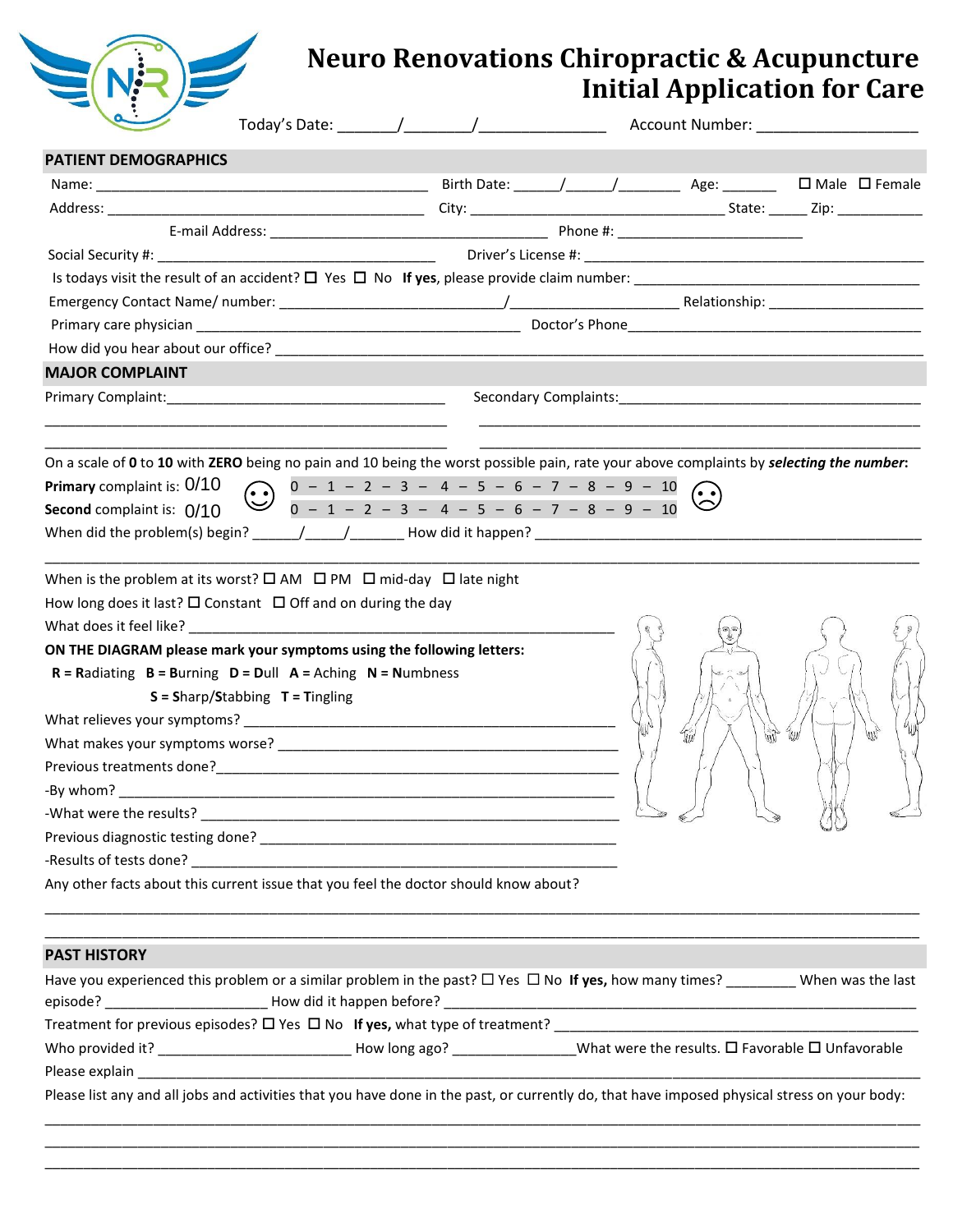Please mark if you have **EVER HAD** any of the following conditions. Use the comments section to provide details:

| <b>Illnesses:</b>       |                     | <b>Hospitalizations:</b> | <b>Comments:</b> |
|-------------------------|---------------------|--------------------------|------------------|
| $\Box$ Cancer           | $\Box$ Arthritis    | (Please include date)    |                  |
| $\Box$ Heart Disease    | $\Box$ Osteoporosis |                          |                  |
| $\square$ Diabetes      | $\Box$ Other        |                          |                  |
| $\Box$ Tumors           | Injuries:           |                          |                  |
| $\Box$ Blood Clots      | $\Box$ Broken bones | <b>Surgeries:</b>        |                  |
| $\Box$ Heart Attack     | $\Box$ Concussion   | $\square$ Cancer         |                  |
| $\Box$ Autoimmunity     | $\Box$ Dislocation  | $\Box$ Orthopedic        |                  |
| $\Box$ CVA/TIA (stroke) | $\Box$ Car accident | $\square$ Spinal         |                  |
| $\Box$ Aneurysm         | $\Box$ Other        | $\Box$ Other             |                  |

#### **FAMILY HISTORY**

**Place an "X" next to all that apply, use comments section to elaborate.**  □ Unknown □ Unremarkable

|                      | Mother | Father | Sibling | Sibling | Child | Child | Other | Other |
|----------------------|--------|--------|---------|---------|-------|-------|-------|-------|
| Gender               | F      | M      | M/F     | M/F     | M/F   | M/F   | M/F   | M/F   |
| Age at Death         |        |        |         |         |       |       |       |       |
| Aneurysm             |        |        |         |         |       |       |       |       |
| Stroke               |        |        |         |         |       |       |       |       |
| Cancer               |        |        |         |         |       |       |       |       |
| <b>Diabetes</b>      |        |        |         |         |       |       |       |       |
| <b>Heart Disease</b> |        |        |         |         |       |       |       |       |
| Hypertension         |        |        |         |         |       |       |       |       |
| Other                |        |        |         |         |       |       |       |       |

#### **Comments:** \_\_\_\_\_\_\_\_\_\_\_\_\_\_\_\_\_\_\_\_\_\_\_\_\_\_\_\_\_\_\_\_\_\_\_\_\_\_\_\_

| <b>SOCIAL HISTORY</b> |
|-----------------------|
|                       |

|                                                                                                                   | Mother | Father | Sibling | Sibling | Child | Child | Other | Other                                                     |  |  |  |  |  |  |  |
|-------------------------------------------------------------------------------------------------------------------|--------|--------|---------|---------|-------|-------|-------|-----------------------------------------------------------|--|--|--|--|--|--|--|
| Gender                                                                                                            | F      | M      | M/F I   | M/F     | M/F   | M/F   | M/F   | M/F                                                       |  |  |  |  |  |  |  |
| Age at Death                                                                                                      |        |        |         |         |       |       |       |                                                           |  |  |  |  |  |  |  |
| Aneurysm                                                                                                          |        |        |         |         |       |       |       |                                                           |  |  |  |  |  |  |  |
| Stroke                                                                                                            |        |        |         |         |       |       |       |                                                           |  |  |  |  |  |  |  |
| Cancer                                                                                                            |        |        |         |         |       |       |       |                                                           |  |  |  |  |  |  |  |
| <b>Diabetes</b>                                                                                                   |        |        |         |         |       |       |       |                                                           |  |  |  |  |  |  |  |
| <b>Heart Disease</b>                                                                                              |        |        |         |         |       |       |       |                                                           |  |  |  |  |  |  |  |
| Hypertension                                                                                                      |        |        |         |         |       |       |       |                                                           |  |  |  |  |  |  |  |
| Other                                                                                                             |        |        |         |         |       |       |       |                                                           |  |  |  |  |  |  |  |
| <b>SOCIAL HISTORY</b>                                                                                             |        |        |         |         |       |       |       |                                                           |  |  |  |  |  |  |  |
| Marital Status: □ Married □ Single □ Divorced □ Other                                                             |        |        |         |         |       |       |       |                                                           |  |  |  |  |  |  |  |
|                                                                                                                   |        |        |         |         |       |       |       | $\Box$ Daily $\Box$ Occasional $\Box$ Former $\Box$ Never |  |  |  |  |  |  |  |
|                                                                                                                   |        |        |         |         |       |       |       | <b>Alcohol Usage</b>                                      |  |  |  |  |  |  |  |
|                                                                                                                   |        |        |         |         |       |       |       | $\Box$ Daily $\Box$ Weekly $\Box$ Occasional $\Box$ Never |  |  |  |  |  |  |  |
|                                                                                                                   |        |        |         |         |       |       |       | <b>Recreational Drug Usage</b>                            |  |  |  |  |  |  |  |
| Student Status: □ Full time □ Part time □ Non-student                                                             |        |        |         |         |       |       |       | □ Daily □ Occasional □ Former □ Never                     |  |  |  |  |  |  |  |
|                                                                                                                   |        |        |         |         |       |       |       |                                                           |  |  |  |  |  |  |  |
|                                                                                                                   |        |        |         |         |       |       |       |                                                           |  |  |  |  |  |  |  |
| □ Daily □ 3-4xs/wk □ 1-2xs/wk □ Rarely □ Never                                                                    |        |        |         |         |       |       |       |                                                           |  |  |  |  |  |  |  |
| <b>Caffeine Usage</b>                                                                                             |        |        |         |         |       |       |       |                                                           |  |  |  |  |  |  |  |
| □ Daily □ Weekly □ Occasional □ Never                                                                             |        |        |         |         |       |       |       |                                                           |  |  |  |  |  |  |  |
| <b>MEDICATIONS/SUPPLEMENTS</b>                                                                                    |        |        |         |         |       |       |       |                                                           |  |  |  |  |  |  |  |
| Please list all medications, drugs, and supplements you currently take, the dosage, and the reason you take them: |        |        |         |         |       |       |       |                                                           |  |  |  |  |  |  |  |
|                                                                                                                   |        |        |         |         |       |       |       |                                                           |  |  |  |  |  |  |  |
|                                                                                                                   |        |        |         |         |       |       |       |                                                           |  |  |  |  |  |  |  |
|                                                                                                                   |        |        |         |         |       |       |       |                                                           |  |  |  |  |  |  |  |
|                                                                                                                   |        |        |         |         |       |       |       |                                                           |  |  |  |  |  |  |  |
|                                                                                                                   |        |        |         |         |       |       |       |                                                           |  |  |  |  |  |  |  |
|                                                                                                                   |        |        |         |         |       |       |       |                                                           |  |  |  |  |  |  |  |

#### **MEDICATIONS/SUPPLEMENTS**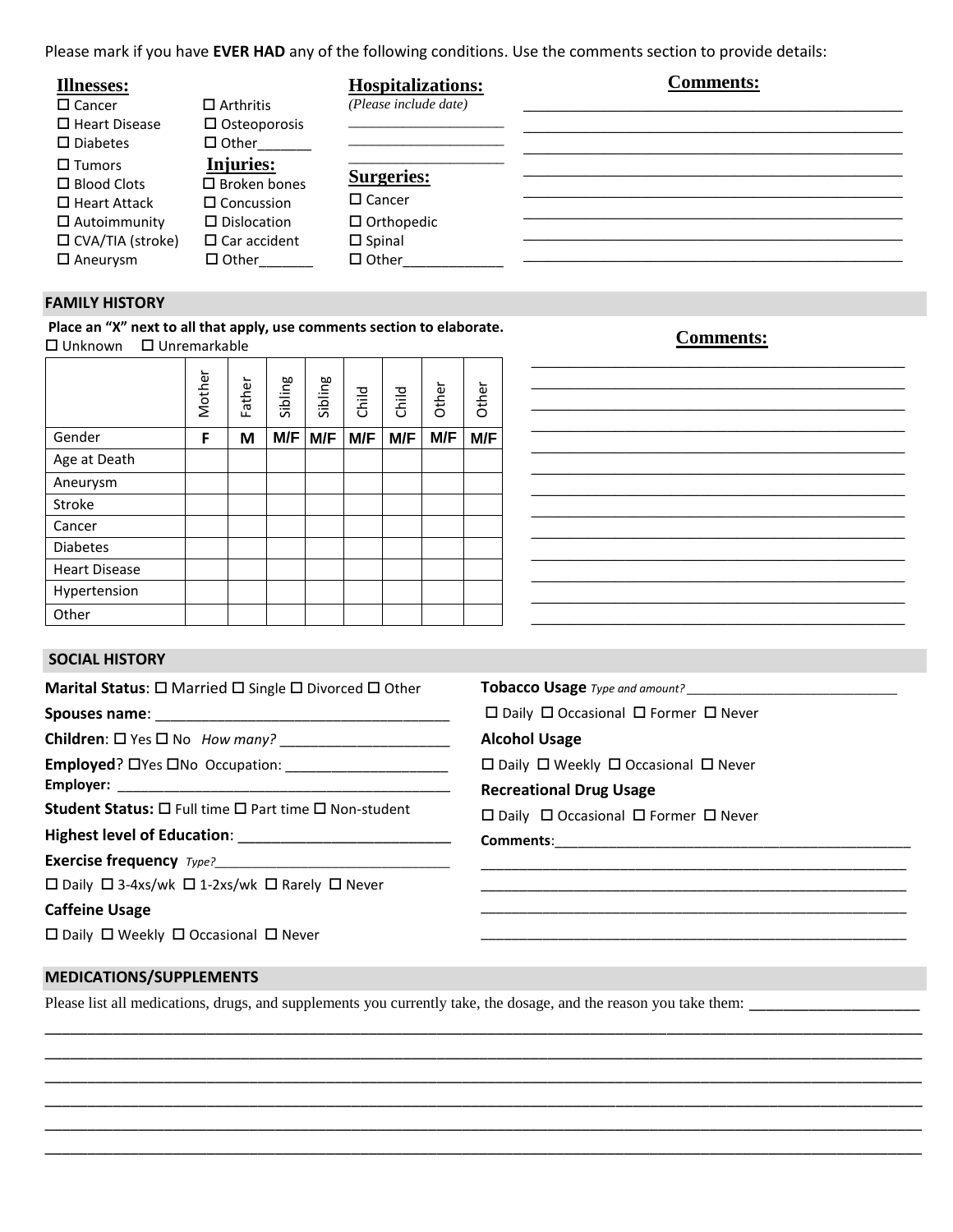## **ACTIVITIES OF DAILY LIVING**

### Please identify how your current condition is affecting your ability to carry out activities of your daily life:

| <b>ACTIVITY:</b>             |                     |                         | <b>EFFECT:</b>              |                             |  |
|------------------------------|---------------------|-------------------------|-----------------------------|-----------------------------|--|
| Carry/Lift Groceries         | $\square$ No Effect | $\Box$ Painful (can do) | $\Box$ Painful (limited)    | $\Box$ Unable to Perform    |  |
| Sit to Stand                 | $\square$ No Effect | $\Box$ Painful (can do) | $\Box$ Painful (limited)    | $\Box$ Unable to Perform    |  |
| <b>Climb Stairs</b>          | $\square$ No Effect | $\Box$ Painful (can do) | $\square$ Painful (limited) | $\square$ Unable to Perform |  |
| Pet Care                     | $\square$ No Effect | $\Box$ Painful (can do) | $\Box$ Painful (limited)    | $\Box$ Unable to Perform    |  |
| <b>Extended Computer Use</b> | $\square$ No Effect | $\Box$ Painful (can do) | $\Box$ Painful (limited)    | □ Unable to Perform         |  |
| <b>Tend to Children</b>      | $\square$ No Effect | $\Box$ Painful (can do) | $\Box$ Painful (limited)    | $\Box$ Unable to Perform    |  |
| Read/Concentrate             | $\square$ No Effect | $\Box$ Painful (can do) | $\Box$ Painful (limited)    | □ Unable to Perform         |  |
| <b>Getting Dressed</b>       | $\square$ No Effect | $\Box$ Painful (can do) | $\Box$ Painful (limited)    | $\Box$ Unable to Perform    |  |
| Shaving                      | $\square$ No Effect | $\Box$ Painful (can do) | $\square$ Painful (limited) | $\Box$ Unable to Perform    |  |
| Washing/Bathing              | $\square$ No Effect | $\Box$ Painful (can do) | $\Box$ Painful (limited)    | $\square$ Unable to Perform |  |
| <b>Sexual Activities</b>     | $\square$ No Effect | $\Box$ Painful (can do) | $\square$ Painful (limited) | $\square$ Unable to Perform |  |
| Sleeping                     | $\square$ No Effect | $\Box$ Painful (can do) | $\Box$ Painful (limited)    | $\Box$ Unable to Perform    |  |
| <b>Sitting</b>               | $\square$ No Effect | $\Box$ Painful (can do) | $\square$ Painful (limited) | □ Unable to Perform         |  |
| Standing                     | $\square$ No Effect | $\Box$ Painful (can do) | $\Box$ Painful (limited)    | $\Box$ Unable to Perform    |  |
| Yard work                    | $\square$ No Effect | $\Box$ Painful (can do) | $\Box$ Painful (limited)    | $\square$ Unable to Perform |  |
| Walking                      | $\square$ No Effect | $\Box$ Painful (can do) | $\Box$ Painful (limited)    | $\Box$ Unable to Perform    |  |
| <b>Driving</b>               | $\square$ No Effect | $\Box$ Painful (can do) | $\Box$ Painful (limited)    | $\square$ Unable to Perform |  |
| Sweeping/Vacuuming           | $\square$ No Effect | $\Box$ Painful (can do) | $\square$ Painful (limited) | $\square$ Unable to Perform |  |
| <b>Washing Dishes</b>        | $\square$ No Effect | $\Box$ Painful (can do) | $\square$ Painful (limited) | $\square$ Unable to Perform |  |
| <b>Taking out Garbage</b>    | $\square$ No Effect | $\Box$ Painful (can do) | $\Box$ Painful (limited)    | □ Unable to Perform         |  |
| Doing Laundry                | $\square$ No Effect | $\Box$ Painful (can do) | $\square$ Painful (limited) | $\square$ Unable to Perform |  |
| Other                        | $\square$ No Effect | $\Box$ Painful (can do) | $\square$ Painful (limited) | $\Box$ Unable to Perform    |  |
| Other                        | $\square$ No Effect | $\Box$ Painful (can do) | $\square$ Painful (limited) | □ Unable to Perform         |  |
| Other                        | $\Box$ No Effect    | $\Box$ Painful (can do) | $\Box$ Painful (limited)    | $\Box$ Unable to Perform    |  |

**Comments on any of the above tasks:**\_\_\_\_\_\_\_\_\_\_\_\_\_\_\_\_\_\_\_\_\_\_\_\_\_\_\_\_\_\_\_\_\_\_\_\_\_\_\_\_\_\_\_\_\_\_\_\_\_\_\_\_\_\_\_\_\_\_\_\_\_

## **ALLERGIES**

Do you have any allergies to medications, supplements, foods, or other? Ono known allergies OYes If Yes, please provide details on what the allergy is to, symptoms you experience, what you currently do for treatment, and if it is well controlled or not.

\_\_\_\_\_\_\_\_\_\_\_\_\_\_\_\_\_\_\_\_\_\_\_\_\_\_\_\_\_\_\_\_\_\_\_\_\_\_\_\_\_\_\_\_\_\_\_\_\_\_\_\_\_\_\_\_\_\_\_\_\_\_\_\_\_\_\_\_\_\_\_\_\_\_\_\_\_\_\_\_\_\_\_\_\_\_\_\_\_\_\_\_\_\_\_\_\_\_\_\_\_\_\_\_\_\_\_\_\_\_\_\_\_ \_\_\_\_\_\_\_\_\_\_\_\_\_\_\_\_\_\_\_\_\_\_\_\_\_\_\_\_\_\_\_\_\_\_\_\_\_\_\_\_\_\_\_\_\_\_\_\_\_\_\_\_\_\_\_\_\_\_\_\_\_\_\_\_\_\_\_\_\_\_\_\_\_\_\_\_\_\_\_\_\_\_\_\_\_\_\_\_\_\_\_\_\_\_\_\_\_\_\_\_\_\_\_\_\_\_\_\_\_\_\_\_\_ \_\_\_\_\_\_\_\_\_\_\_\_\_\_\_\_\_\_\_\_\_\_\_\_\_\_\_\_\_\_\_\_\_\_\_\_\_\_\_\_\_\_\_\_\_\_\_\_\_\_\_\_\_\_\_\_\_\_\_\_\_\_\_\_\_\_\_\_\_\_\_\_\_\_\_\_\_\_\_\_\_\_\_\_\_\_\_\_\_\_\_\_\_\_\_\_\_\_\_\_\_\_\_\_\_\_\_\_\_\_\_\_\_ \_\_\_\_\_\_\_\_\_\_\_\_\_\_\_\_\_\_\_\_\_\_\_\_\_\_\_\_\_\_\_\_\_\_\_\_\_\_\_\_\_\_\_\_\_\_\_\_\_\_\_\_\_\_\_\_\_\_\_\_\_\_\_\_\_\_\_\_\_\_\_\_\_\_\_\_\_\_\_\_\_\_\_\_\_\_\_\_\_\_\_\_\_\_\_\_\_\_\_\_\_\_\_\_\_\_\_\_\_\_\_\_\_ \_\_\_\_\_\_\_\_\_\_\_\_\_\_\_\_\_\_\_\_\_\_\_\_\_\_\_\_\_\_\_\_\_\_\_\_\_\_\_\_\_\_\_\_\_\_\_\_\_\_\_\_\_\_\_\_\_\_\_\_\_\_\_\_\_\_\_\_\_\_\_\_\_\_\_\_\_\_\_\_\_\_\_\_\_\_\_\_\_\_\_\_\_\_\_\_\_\_\_\_\_\_\_\_\_\_\_\_\_\_\_\_\_ \_\_\_\_\_\_\_\_\_\_\_\_\_\_\_\_\_\_\_\_\_\_\_\_\_\_\_\_\_\_\_\_\_\_\_\_\_\_\_\_\_\_\_\_\_\_\_\_\_\_\_\_\_\_\_\_\_\_\_\_\_\_\_\_\_\_\_\_\_\_\_\_\_\_\_\_\_\_\_\_\_\_\_\_\_\_\_\_\_\_\_\_\_\_\_\_\_\_\_\_\_\_\_\_\_\_\_\_\_\_\_\_\_

\_\_\_\_\_\_\_\_\_\_\_\_\_\_\_\_\_\_\_\_\_\_\_\_\_\_\_\_\_\_\_\_\_\_\_\_\_\_\_\_\_\_\_\_\_\_\_\_\_\_\_\_\_\_\_\_\_\_\_\_\_\_\_\_\_\_\_\_\_\_\_\_\_\_\_\_\_\_\_\_\_\_\_\_\_\_\_\_\_\_\_\_\_\_\_\_\_\_\_\_\_\_\_\_\_\_\_\_\_\_\_\_\_

\_\_\_\_\_\_\_\_\_\_\_\_\_\_\_\_\_\_\_\_\_\_\_\_\_\_\_\_\_\_\_\_\_\_\_\_\_\_\_\_\_\_\_\_\_\_\_\_\_\_\_\_\_\_\_\_\_\_\_\_\_\_\_\_\_\_\_\_\_\_\_\_\_\_\_\_\_\_\_\_\_\_\_\_\_\_\_\_\_\_\_\_\_\_ \_\_\_\_\_\_\_\_\_\_\_\_\_\_\_\_\_\_\_\_\_\_\_\_\_\_\_\_\_\_\_\_\_\_\_\_\_\_\_\_\_\_\_\_\_\_\_\_\_\_\_\_\_\_\_\_\_\_\_\_\_\_\_\_\_\_\_\_\_\_\_\_\_\_\_\_\_\_\_\_\_\_\_\_\_\_\_\_\_\_\_\_\_\_ \_\_\_\_\_\_\_\_\_\_\_\_\_\_\_\_\_\_\_\_\_\_\_\_\_\_\_\_\_\_\_\_\_\_\_\_\_\_\_\_\_\_\_\_\_\_\_\_\_\_\_\_\_\_\_\_\_\_\_\_\_\_\_\_\_\_\_\_\_\_\_\_\_\_\_\_\_\_\_\_\_\_\_\_\_\_\_\_\_\_\_\_\_\_ \_\_\_\_\_\_\_\_\_\_\_\_\_\_\_\_\_\_\_\_\_\_\_\_\_\_\_\_\_\_\_\_\_\_\_\_\_\_\_\_\_\_\_\_\_\_\_\_\_\_\_\_\_\_\_\_\_\_\_\_\_\_\_\_\_\_\_\_\_\_\_\_\_\_\_\_\_\_\_\_\_\_\_\_\_\_\_\_\_\_\_\_\_\_